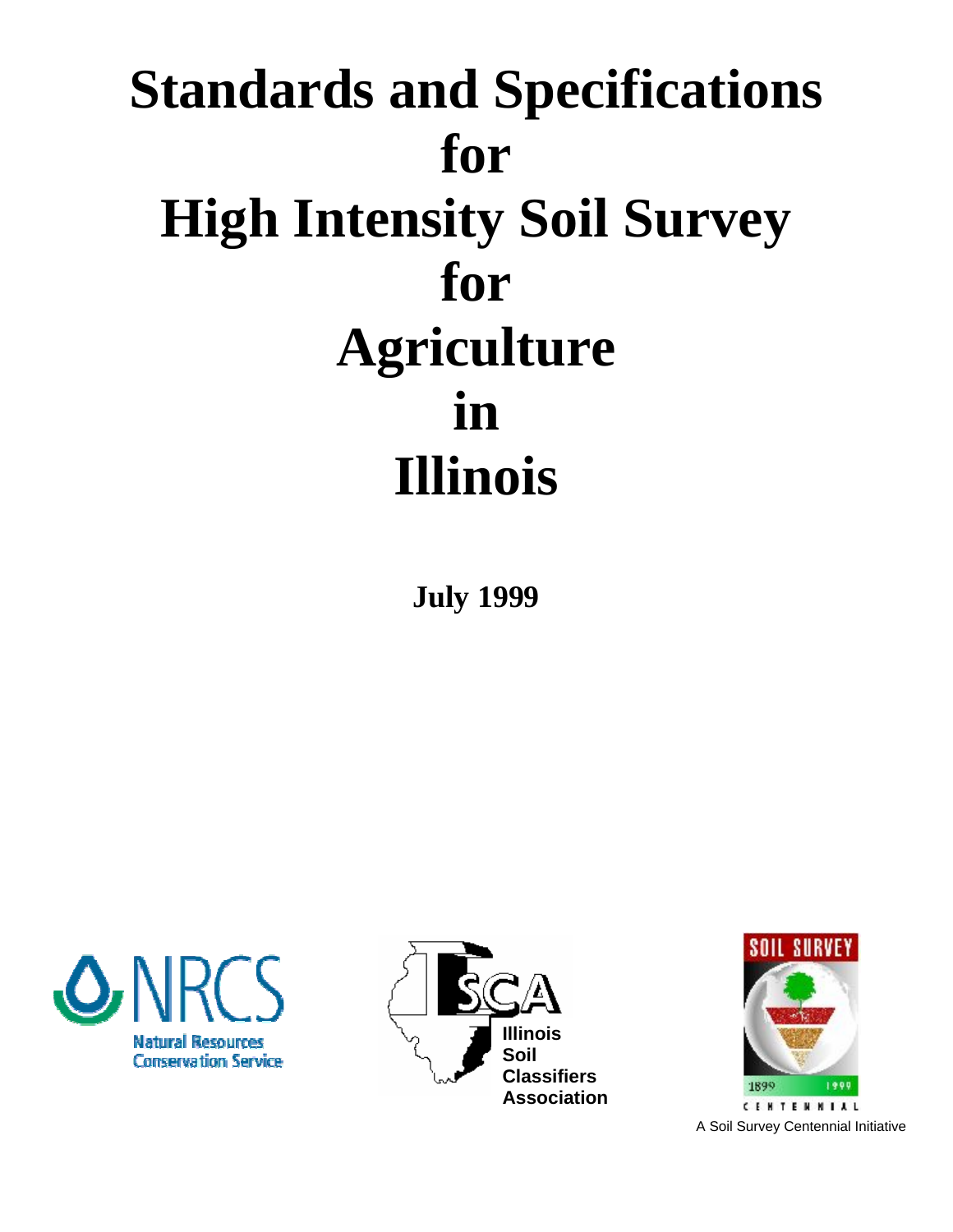# **Standards and Specifications for High Intensity Soil Survey for Agriculture in Illinois**

**Table of Contents**

| $\bullet$ | <b>INTRODUCTION</b>                                  | 1              |
|-----------|------------------------------------------------------|----------------|
| $\bullet$ | <b>SPECIAL CONSIDERATIONS</b>                        | $\overline{2}$ |
| $\bullet$ | <b>STANDARDS AND SPECIFICATIONS</b>                  | 4              |
|           | <b>Work Plan</b>                                     | 4              |
|           | <b>Survey Area Size</b>                              | 4              |
|           | <b>Map Base</b>                                      | 4              |
|           | <b>Map Scale</b>                                     | 4              |
|           | <b>Soil Survey Descriptive Legend</b>                | 4              |
|           | <b>Identification Legend</b>                         | 4              |
|           | <b>Conventional and Special Symbols Legend</b>       | 5              |
|           | <b>Descriptions and Classifications of the Soils</b> | 5              |
|           | <b>Map Units</b>                                     | 5              |
|           | <b>Soil Mapping Procedure</b>                        | 6              |
|           | <b>Soil Survey Augmentation</b>                      | 6              |
|           | <b>Point Data</b>                                    | 6              |
|           | <b>Cartographic Procedures</b>                       | 6              |
|           | <b>Product / Report</b>                              | 6              |
|           | <b>Data Sharing</b>                                  | 6              |
|           | <b>Certification</b>                                 | 6              |
| $\bullet$ | <b>REFERENCES</b>                                    | 8              |
| $\bullet$ | <b>APPENDICES</b>                                    |                |
|           | A. Guide to Map Scales and Minimum Size Delineation  | 9              |
|           | <b>B. Conventional and Special Symbols Legend</b>    | 10             |
|           | <b>C. Example Point Data Worksheet</b>               | 11             |
|           | <b>D.</b> Contact List                               | 12             |

**Page**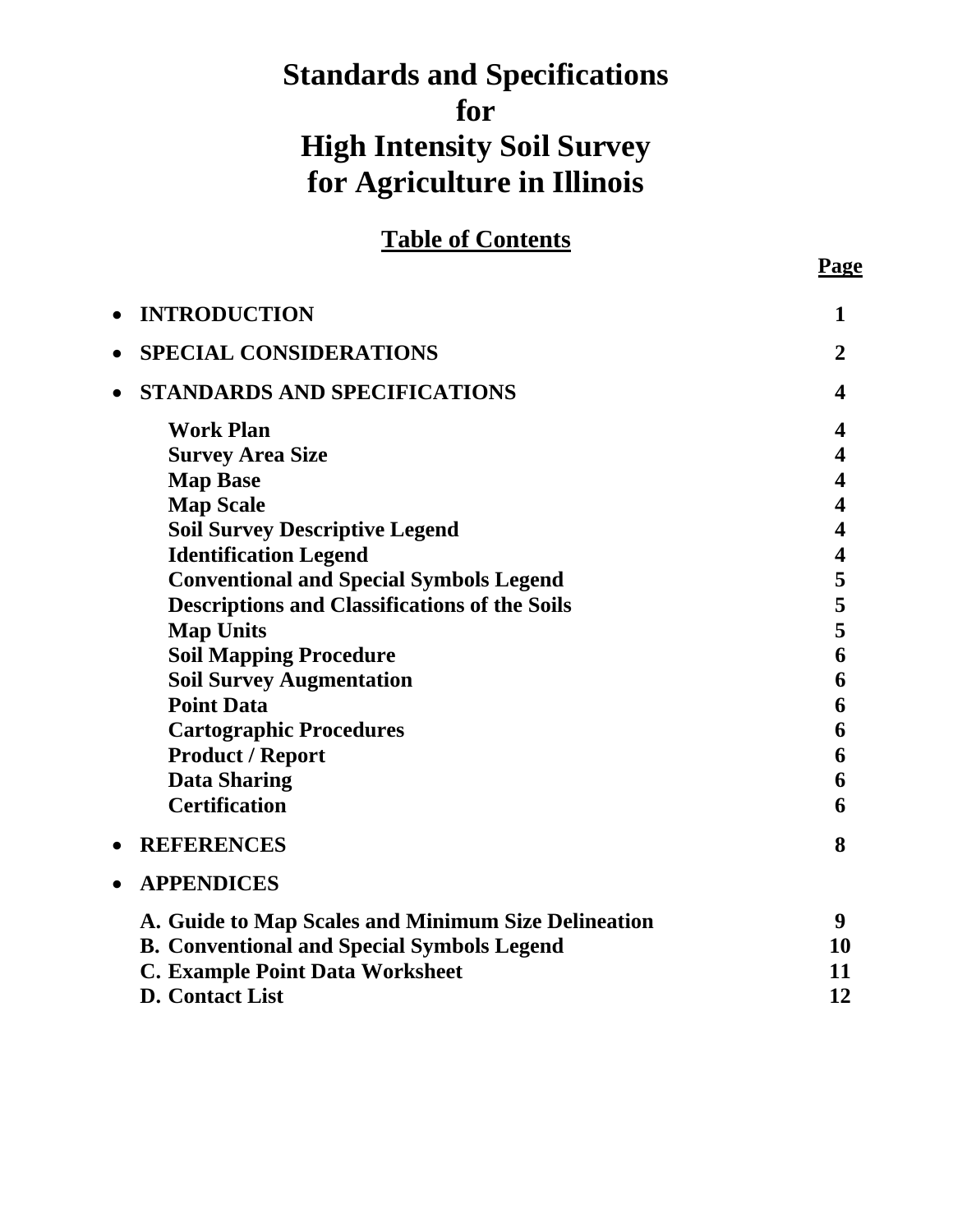#### **INTRODUCTION**

Soil survey is the systematic examination, description, classification, and mapping of soils in an area. Soil surveys are classified according to the type and intensity of field examination. Different intensities of field study, different degrees of detail in mapping, different phases or levels of abstraction in defining and naming map units, and different map unit designs are the basis for differentiating five orders of soil surveys.

 The soil surveys produced in Illinois through the Illinois Cooperative Soil Survey at map scales of 1:12,000, 1:15,840, and 1;20,000 are considered "2<sup>nd</sup> Order" or "intensive" soil surveys. The standards and specifications for making "2<sup>nd</sup> Order" soils surveys are well documented and presented in the Natural Resources Conservation Service's (NRCS) National Soil Survey Handbook (NSSH) and Soil Survey Manual (SSM).

"1<sup>st</sup> Order" or "very intensive" soil surveys ("high intensity" soil survey used in this document) are more detailed and have a smaller minimum size delineation than the " $2<sup>nd</sup>$  Order" soil surveys and use map scales larger than 1:12,000 (see Appendix A). Guidelines for making "1st Order" soil surveys are not well documented in NSSH or SSM. The standards and specifications presented in this document establish the minimum level of acceptable quality and describe the technical details required for making a high intensity soil survey for agriculture.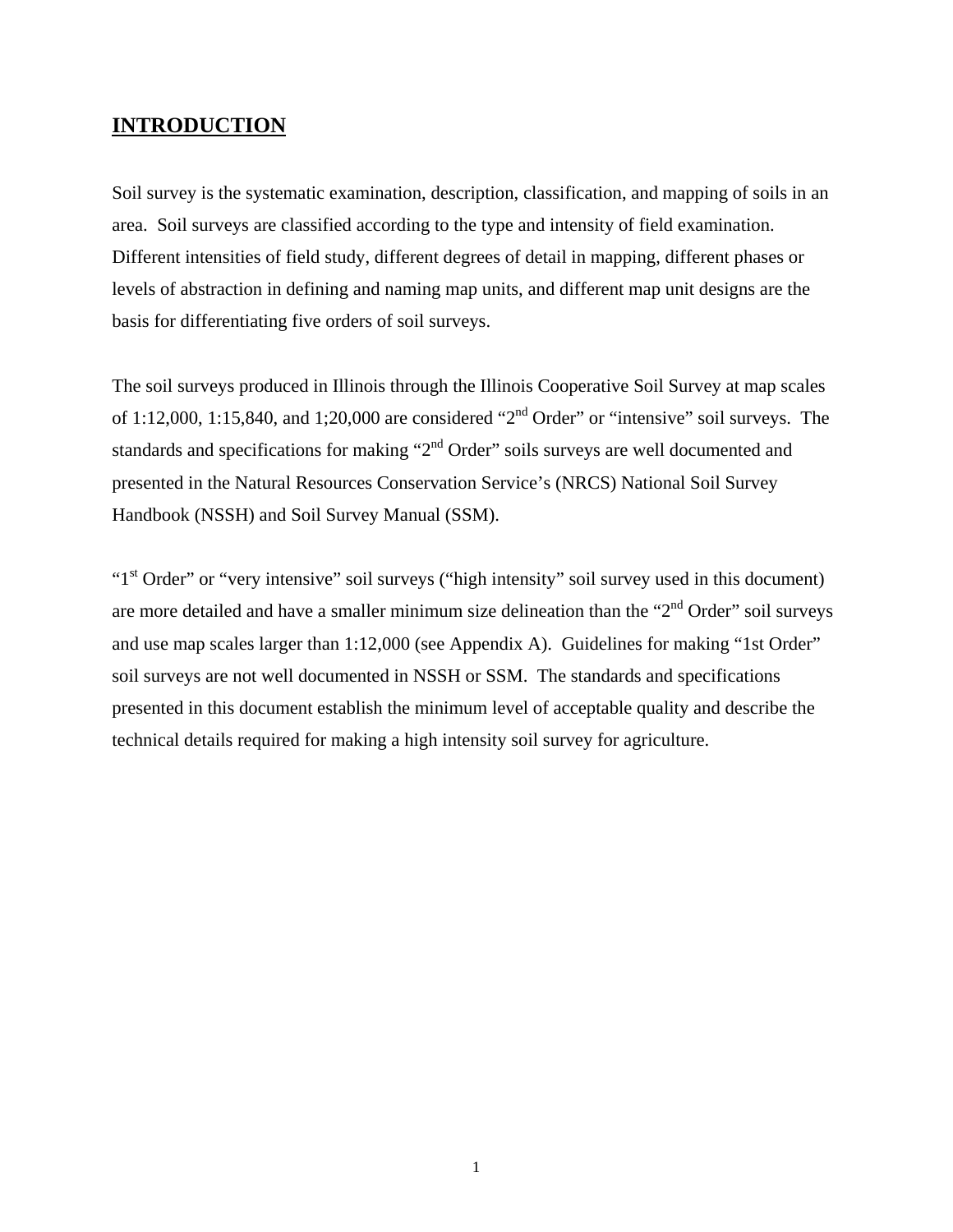# **SPECIAL CONSIDERATIONS**

The soil factor equation,  $S = f(cl, o, pm, r, t, \ldots)$ , identifies the five factors of soil formation and provides the basis for the soil-landscape model which is the guiding paradigm for soil survey. An appreciation and understanding of this model allows a trained and experienced soil scientist to accurately delineate soils as they occur on the landscape. The standards and specifications presented herein require that the resulting soil map be produced using the concepts of the soillandscape model and the soil survey techniques described in the NSSH, SSM, and Soil Taxonomy. The soil survey must depict and describe how soils occur on the landscape.

The literature on site specific management for agriculture documents the fact that the relationship between crop yields and soil properties is complex. Many papers conclude that the soil properties and qualities described in soil survey map units are generally inadequate to develop site specific crop management options. These conclusions may be somewhat erroneous. While not all of the soil characteristics being measured or observed in traditional soil survey are relevant for site specific crop management, there are numerous soil properties and qualities that affect the spatial and temporal variability in crop yields that are described in soil survey. Soil physical properties such as texture, structure, depth, and soil color are highly correlated to parent material and topography and are described in soil survey. Chemical properties important to crop growth, such as soil test N, P, and K typically have a poor correlation with soil survey map units.

One of the challenges in producing a high intensity soil survey for agriculture is to provide data and information for those soil attributes that impact crop growth; that impact the movement and accumulation of water within the soil landscape; and that reflect the long term status of the soil resource. In addition to soil attributes linked to soil survey map units, point observations and point data are needed so that interpolation techniques and models may be utilized to estimate specific soil characteristics across the landscape. Spatial detail and data, information, and knowledge about soil properties should be co-related. As spatial detail increases, so should knowledge about soil properties.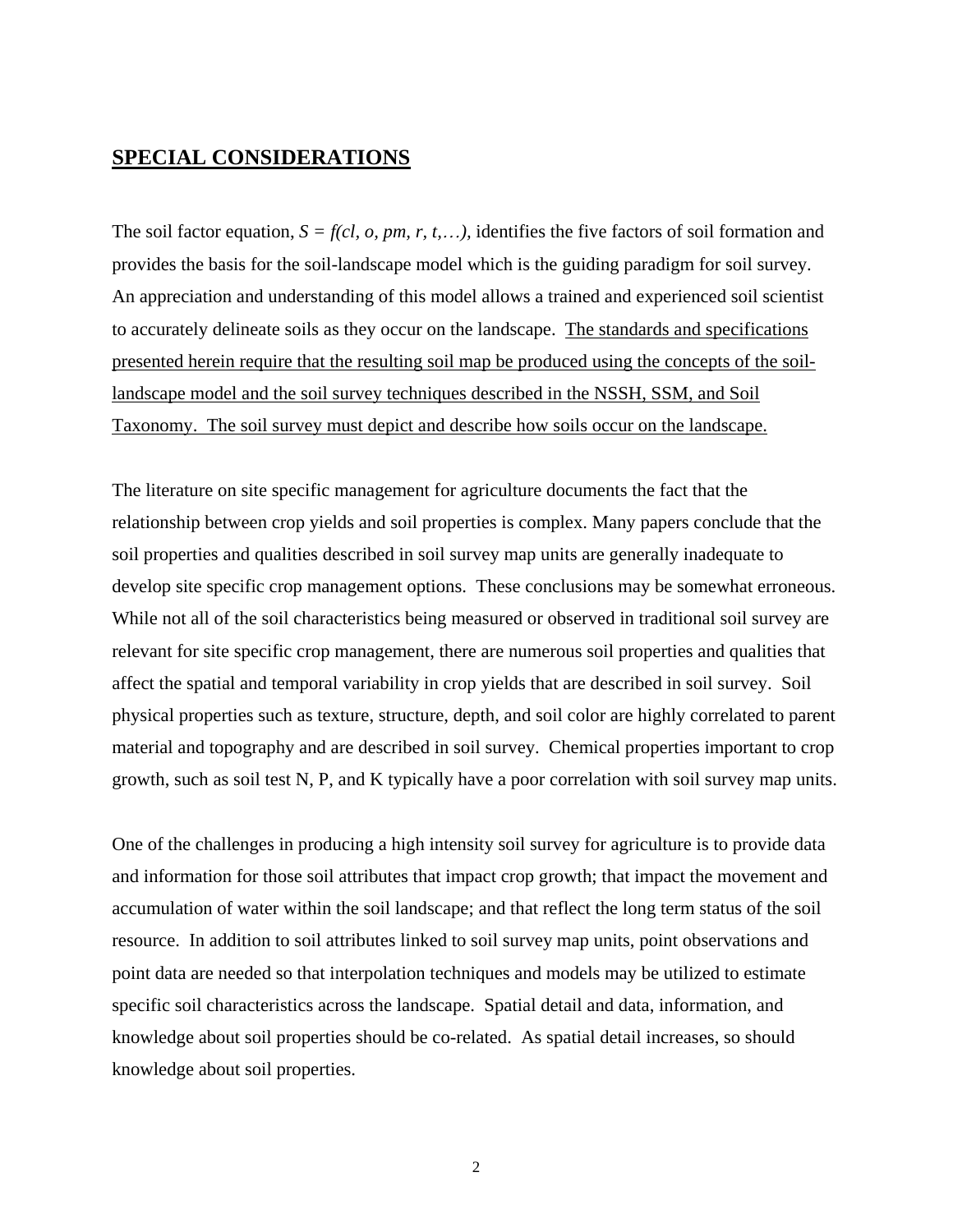Most sample strategies are designed to avoid bias through a random or probability sampling scheme. However, soil mapping is a science based on information and techniques learned through experience (tacit knowledge). Decisions on where and what to sample when producing a soil survey and collecting soil survey data are based on this tacit knowledge. The soil variability of the area, map scale, and professional judgment of the soil scientist dictate in part where and how many points will be observed. What to observe at every point will be dictated by the intended use of the data, soil variability and professional judgment.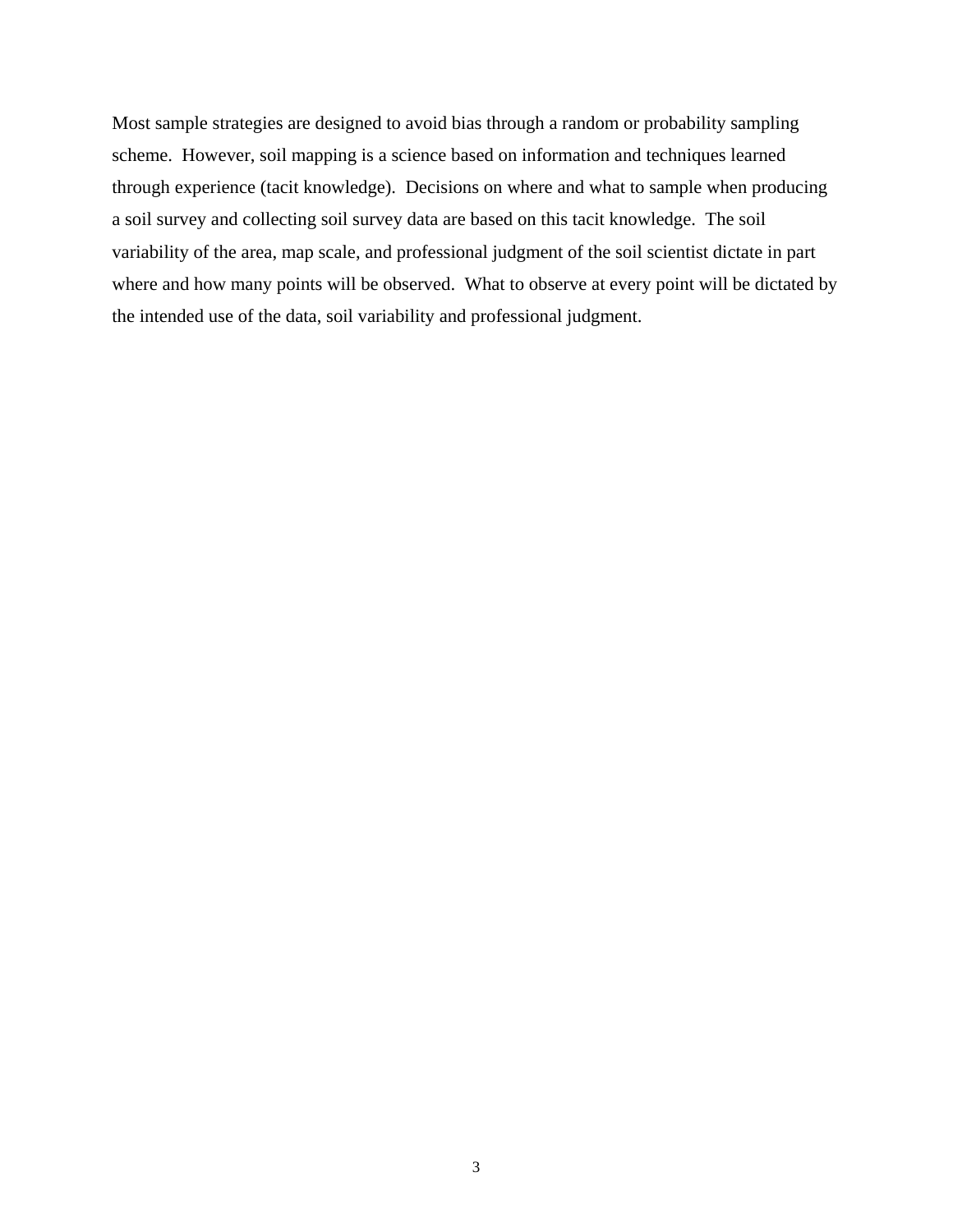# **STANDARDS AND SPECIFICATIONS**

These standards and specifications establish the minimum level of acceptable quality and describe the technical details required for producing a high intensity soil survey for agriculture.

#### **1. Work Plan**

 A work plan should be developed for each high intensity soil survey project area. The purpose and objectives of the survey, spatial and attribute data acquisition and development, completion date, and product delivery should be addressed.

#### **2. Survey Area Size**

No survey area size limit is set. However, farm or field size should dictate survey area size.

#### **3. Map Base**

The map base must be an aerial photograph. Orthophotography is the preferred map base. It is recommended that a detailed contour map be used to compliment the aerial photograph. (see 11. Soil Survey Augmentation)

#### **4. Map Scale**

Map scale is 1:12,000 or larger, but not larger than 1:7920. The map scale should meet the needs of the soil survey user. The minimum size soil map delineations is dictated by the map scale (see to Appendix A) and should conform to the delineation of the users smallest management unit.

#### **5. Soil Survey Descriptive Legend**

A descriptive legend is required for all high intensity soil surveys. It is composed of three parts: (1) Identification legend, (2) Conventional and Special symbols legend, and (3) descriptions and classification of the soils.

#### **6. Identification Legend**

The identification legend lists the map unit symbols and corresponding map unit names used on the soil map. The soil survey legends used for "2nd order" soil surveys areas, as amended by the Major Land Resource Area (MLRA) soil legends, should be used as a basis for establishing the identification legend for a high intensity soil survey project. Map unit symbols and names should conform to the conventions established and used by the Illinois Cooperative Soil Survey. Any changes or additions to the MLRA legend should be coordinated with the NRCS MLRA soil survey project leader (see Appendix D).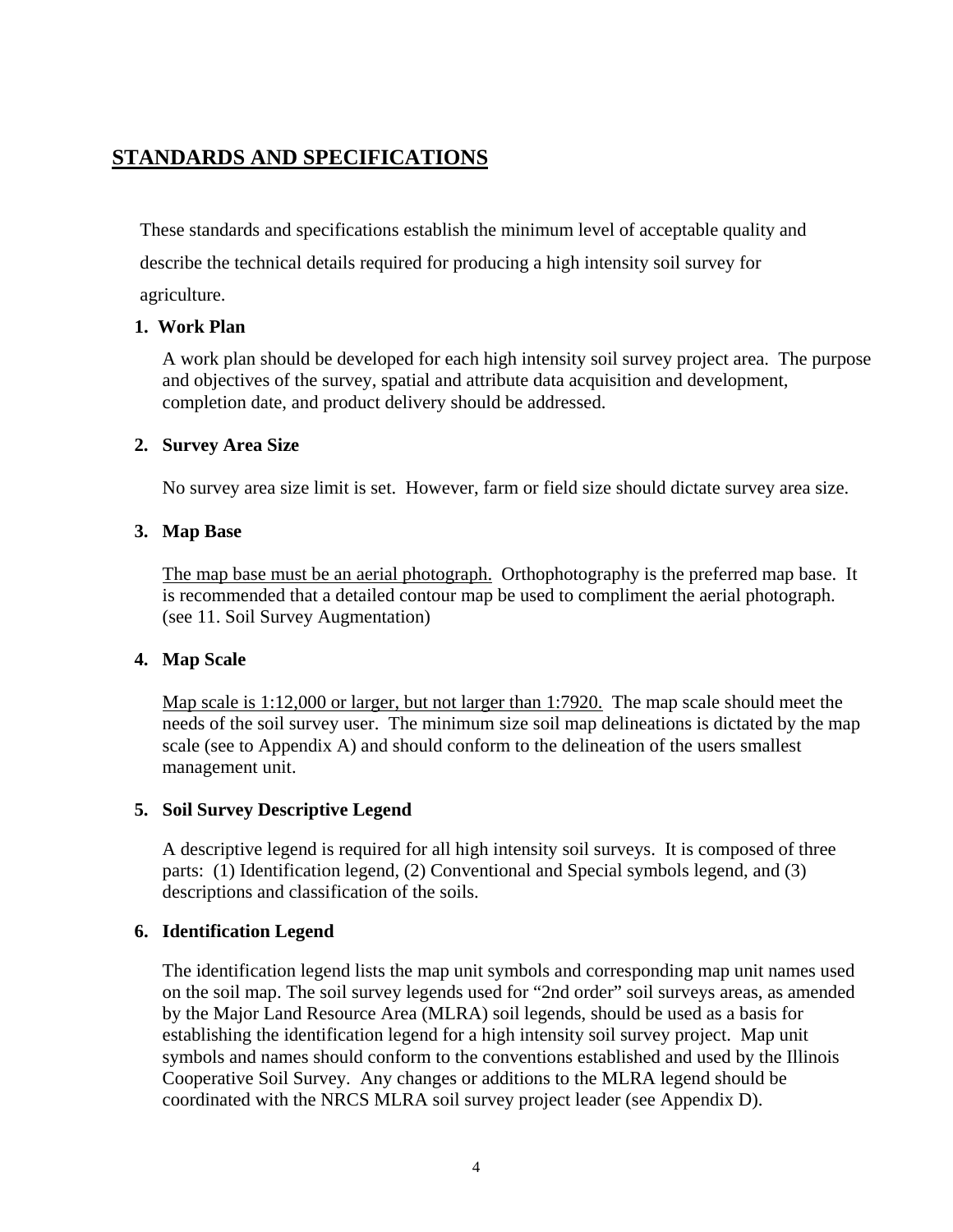#### **7. Conventional and Special Symbols Legend**

A conventional and special symbols legend identifies the cultural, hydrographic and special symbols used on the soil map. The need for special symbols is determined by their significance to the use of the soil map. Conventional and special-symbols should conform to the guidelines and protocol established and used by the Illinois Cooperative Soil Survey. All Symbols should correspond to those listed in Appendix B. Additions to the legend should be coordinated with the NRCS MLRA Soil Survey Project Leader (see to Appendix D).

#### **8. Descriptions and Classification of the Soils**

Descriptions of the taxa as they occur in the area delineated on the soil map form the primary reference for proper mapping, classification, correlation and interpretation of the soils of an area. These descriptions and a table of classification were established for "2nd Order" soil surveys and are maintained by the NRCS MLRA soil survey project leader. Soil scientists conducting high intensity soil surveys must be familiar with these descriptions and must conform to guidelines provided in the National Soil Survey Handbook, Soil Survey Manual, and Soil Taxonomy. Any changes to the established taxonomic unit descriptions, map unit descriptions, and table of classification should be coordinated with the NRCS MLRA soil survey project leader. (see Appendix D)

#### **9. Map Units**

Map units are designed to meet the objectives of the high intensity soil survey as stated in the work plan. All map units in a high intensity soil survey should be consociations (complexes are allowed, if needed, to depict complexity). Delineated areas are dominantly a single taxon and similar soils. At least one-half of the pedons in each delineation are of the named soil. Most of the remainder of the delineation consists of similar inclusions. The total amount of dissimilar soils should not exceed 15 to 25 percent as described in SSM.

The minimum size map unit delineation should be identified in the work plan. It should represent the size of the smallest area that is managed for the intended land use. The map scale must accommodate legible delineations of the smallest size map unit. (see Appendix A).

#### **10. Soil Mapping Procedures**

The soils in each delineation are identified by transecting or traversing the landscape and making sufficient soil observations to enable accurate soil boundary placement and to ensure precise and appropriate soil map unit composition. Soil boundaries are observed throughout their length and their placement corresponds to changes in soil properties and landscape position. At a minimum, at least two observations will be made in each delineation.

The annual "window of opportunity" for conducting high intensity soil survey for agriculture may be restricted by crop cover, snow cover, and other conditions that may obscure the soil surface and micro-topography of the area.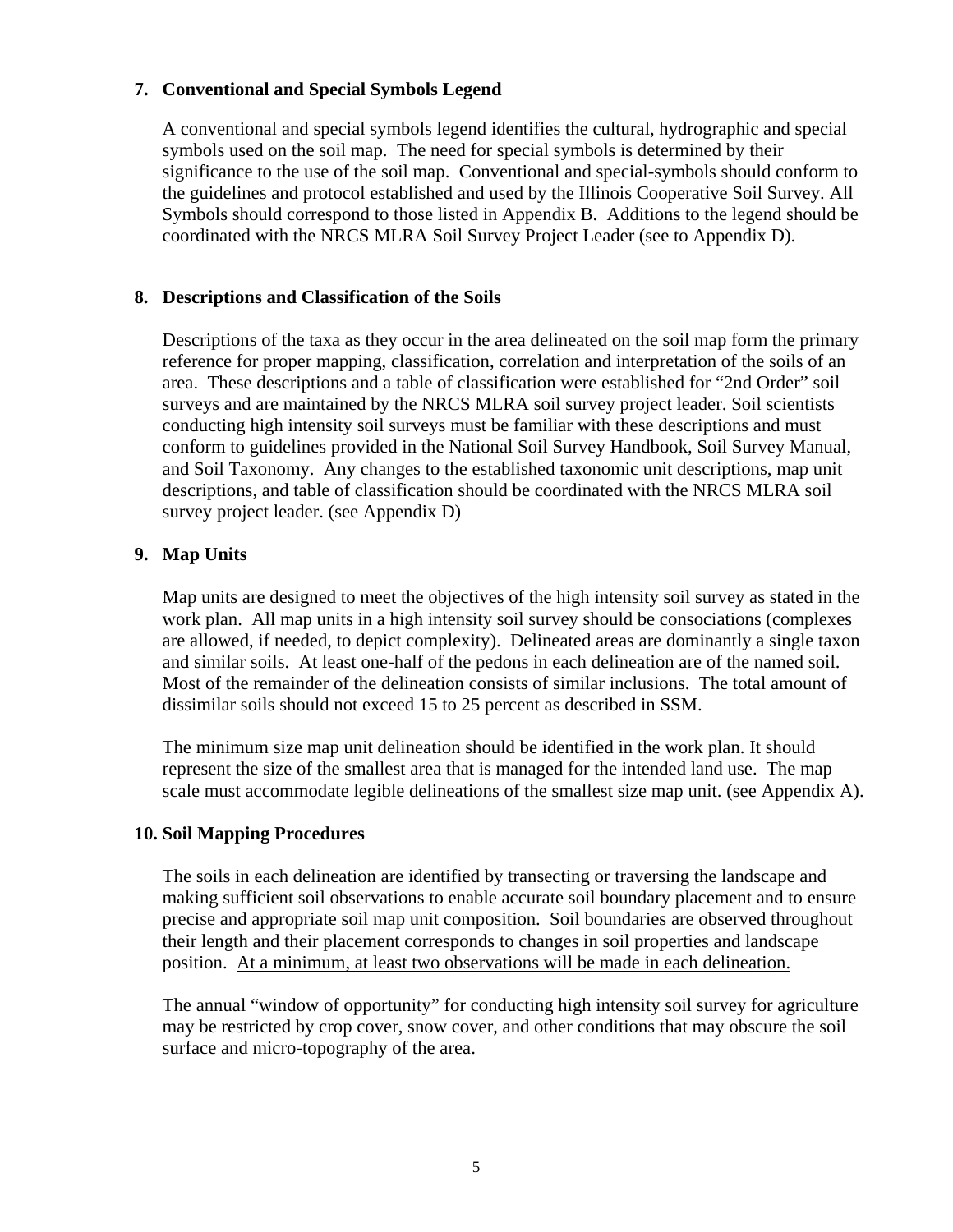#### **11. Soil Survey Augmentation**

Where available, detailed contour maps, color infrared aerial photography, digital elevation models (DEM's), digital orthophotography (DOQs), ground penetrating radar (GPR), electromagnetic induction (EM), electromagnetic conductivity (EC), global positioning system (GPS), larger scale (>1:7920) aerial photography, and other tools may be used to collect point data and help establish accurate line placement. Geophysical measurements should be correlated with observed and measured soil and landscape features.

#### **12. Point Data**

Point data will be collected at each point of observation during the course of the soil survey or at those selected points determined by the work plan. The point data will be georeferenced and will be recorded on a point data worksheet (see Appendix C for an example).

The purpose of the survey, soil variability, map scale, and professional judgment of the soil scientist will dictate where and how many points will be observed. The kind and number of point data to be collected should be identified in the work plan. The georeferencing technique should also be identified in the work plan.

#### **13. Cartographic Procedures**

Cartographic guidelines for soil map compilation, soil map finishing, and soil map digitizing outlined in National Soil Survey Handbook should be followed.

#### **14. Product/Report**

High intensity soil survey report will include:

- (1) Reference to Standards and Specifications for High Intensity Soil Survey for Agriculture.
- (2) Geographic location and size of project area.
- (3) Soil map with soil identification legend and conventional and special symbols legend.
- (4) Soil attribute data, map unit descriptions, soil interpretations, and point data (per work plan). Source of all data should be documented.
- (5) Certification Statement
- (6) Signature of soil scientist and a date soil map/report was produced.

It is recommended that both hard copy and electronic copy products be produced.

#### **15. Data Sharing**

With the willingness of the Certified Professional Soil Classifier and the concurrence of his/her client, the high intensity soil survey data will be provided to NRCS MLRA Soil Survey Project Leader for possible inclusion in National Soil Information System (NASIS).

#### **16. Certification**

High intensity soil survey will be completed by a Certified Professional Soil Classifier certified by Illinois Soil Classifiers Association (ISCA), or by the American Registry of Certified Professional in Agronomy, Crops, and Soils (ARCPACS) or by a Registered Professional Soil Scientist registered with the National Society of Consulting Soil Scientists.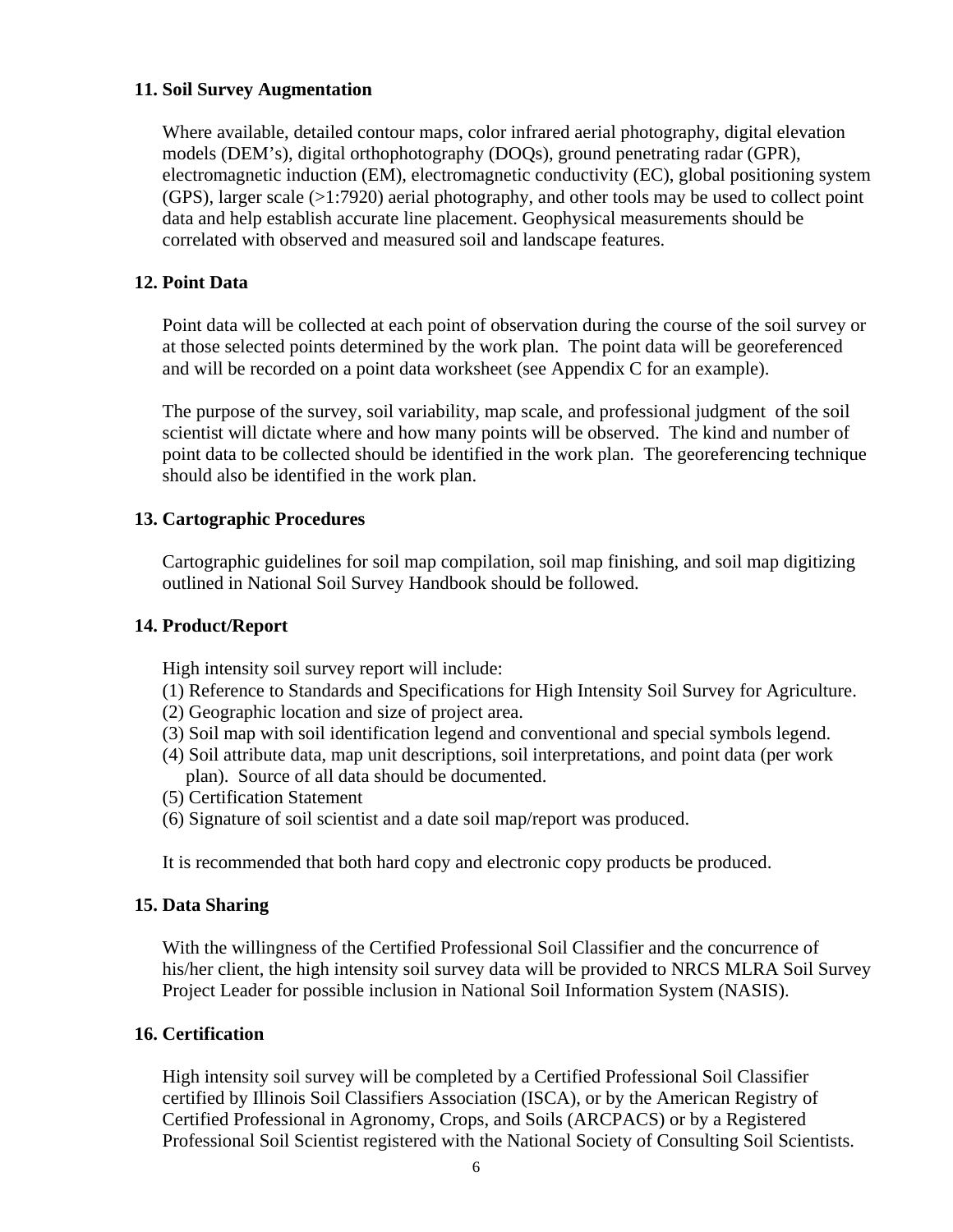The following certification statement will be on all high intensity soil survey map products. **"This map product meets the technical standards of the Illinois Cooperative Soil Survey. It is a special purpose product produced by a Certified Professional Soil Classifier. There is a report that accompanies this map."** 

Should a client impose constraints on the soil scientist that preclude him or her from producing a product that meets the standards of the Illinois Cooperative Soil Survey a statement will be added to the map label indicating, **"This map product is not within the technical standards of the Illinois Cooperative Soil Survey because...."** 

A high intensity soil survey will be considered a supplement to the "2nd Order" soil survey and not a replacement.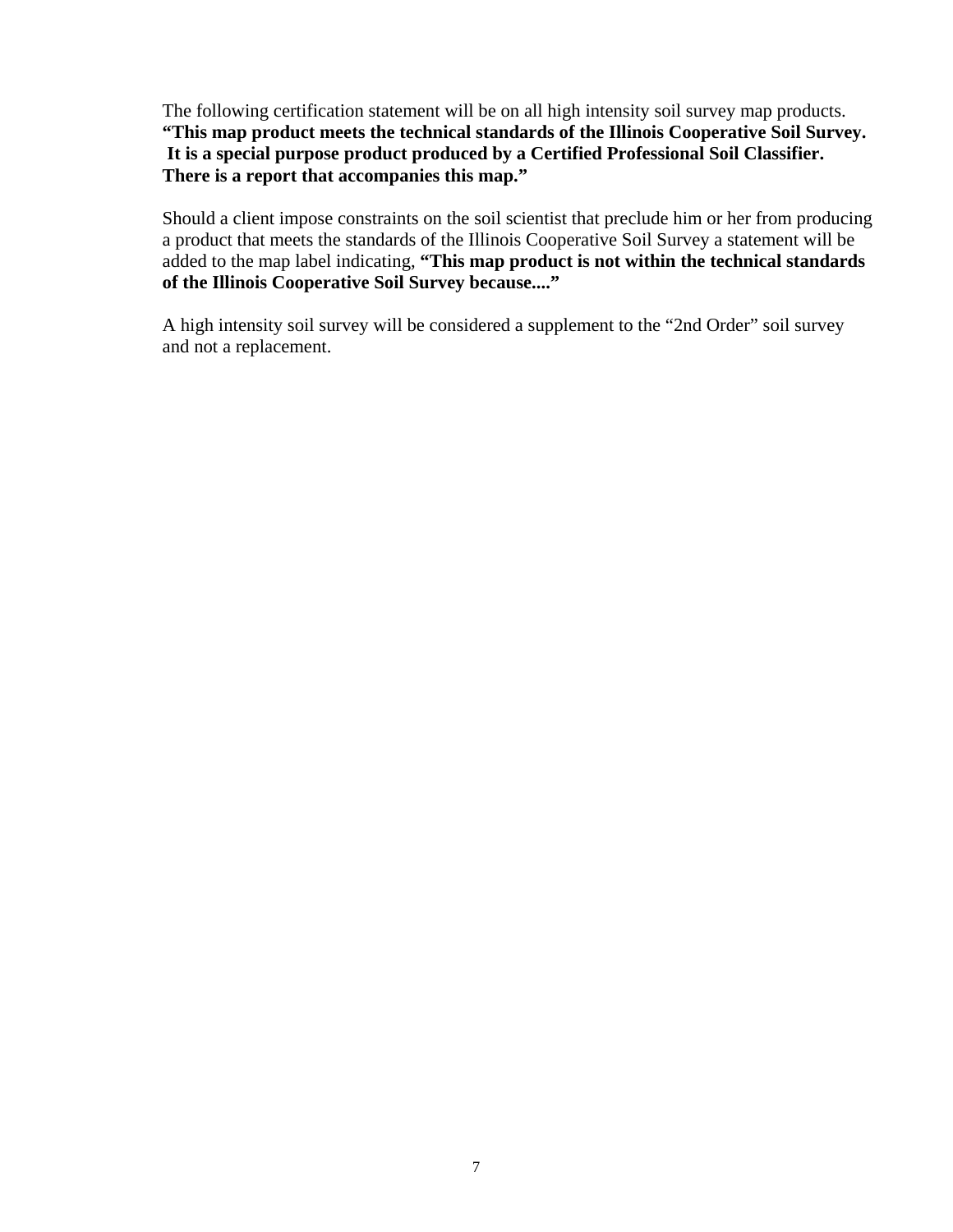# **REFERENCES**

United States Department of Agriculture Handbook No. 18, 1993. Soil Survey Manual, and amendments, USDA Natural Resources Conservation Service. http://www.nhq.nrcs.usda.gov/BCS/soil/smanual.html

United States Department of Agriculture, 1975. Soil Taxonomy: A Basic System of Soil Classification for Making and Interpreting Soil Surveys, Soil Conservation Service, US Department of Agriculture Handbook 436, 754pp illus.

United States Department of Agriculture, November 1996. National Soil Survey Handbook USDA Natural Resources Conservation Service. http://www.statlab. iastate.edu/soils/nssh

United States Department of Agriculture, Natural Resources Conservation, 1996. Keys to Soil Taxonomy, Seventh Edition, US Government printing Office, Washington, DC http://www.statlab.iastae.edu/soils/keytax

United States Department of Agriculture, National Resources Conservation Service, Field Book for Describing and Sampling Soils http://www.statlab.iastate.edu/soils/nssc/field\_gd/field\_gd.htm

United States Department of Agriculture, Natural Resources Conservation Service, Official Series Descriptions. http://www.statlab.iastate.edu/soils/osd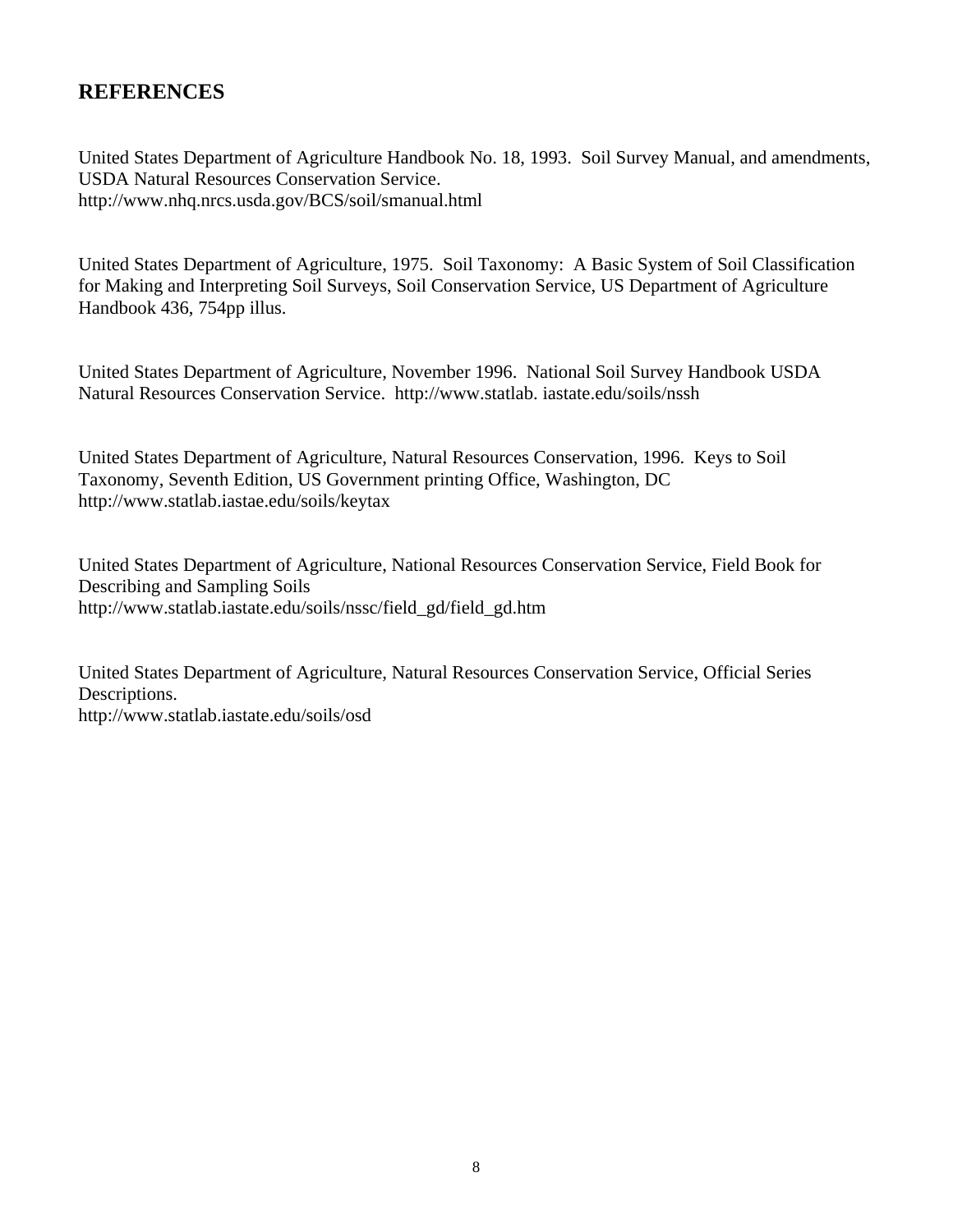# **Standards and Specifications For High Intensity Soil Survey For Agriculture in Illinois**

# **APPENDIX A**

#### **Guide to Map Scales and Minimum Size Delineations**

| <b>Map Scale</b> | <b>Inches/Mile</b> | <b>Minimum Size Delineation* (acres)</b> | <b>Soil Survey Order</b>     |
|------------------|--------------------|------------------------------------------|------------------------------|
| 1:5,000          | 12.7               | 0.25                                     | $1st$ Order                  |
| 1:7,920          | 8.00               | 0.62                                     | $1st$ Order                  |
| 1:10,000         | 6.34               | 1.00                                     | $1st$ Order                  |
| 1:12,000         | 5.28               | 1.43                                     | $1st$ /2 <sup>nd</sup> Order |
| 1:15,840         | 4.00               | 2.5                                      | $2nd$ Order                  |
| 1:20,000         | 3.17               | 4.0                                      | $2nd$ Order                  |
| 1:24,000         | 2.64               | 5.7                                      | $3rd/2nd$ Order              |
| 1:31,680         | 2.00               | 10.0                                     | $3rd$ Order                  |
| 1:63,360         | 1.00               | 40.00                                    | $3rd$ Order                  |

**\* The "minimum size delineation" is taken as 1/16 square inch area. Cartographically, this is about the smallest area in which a symbol can be readily printed.**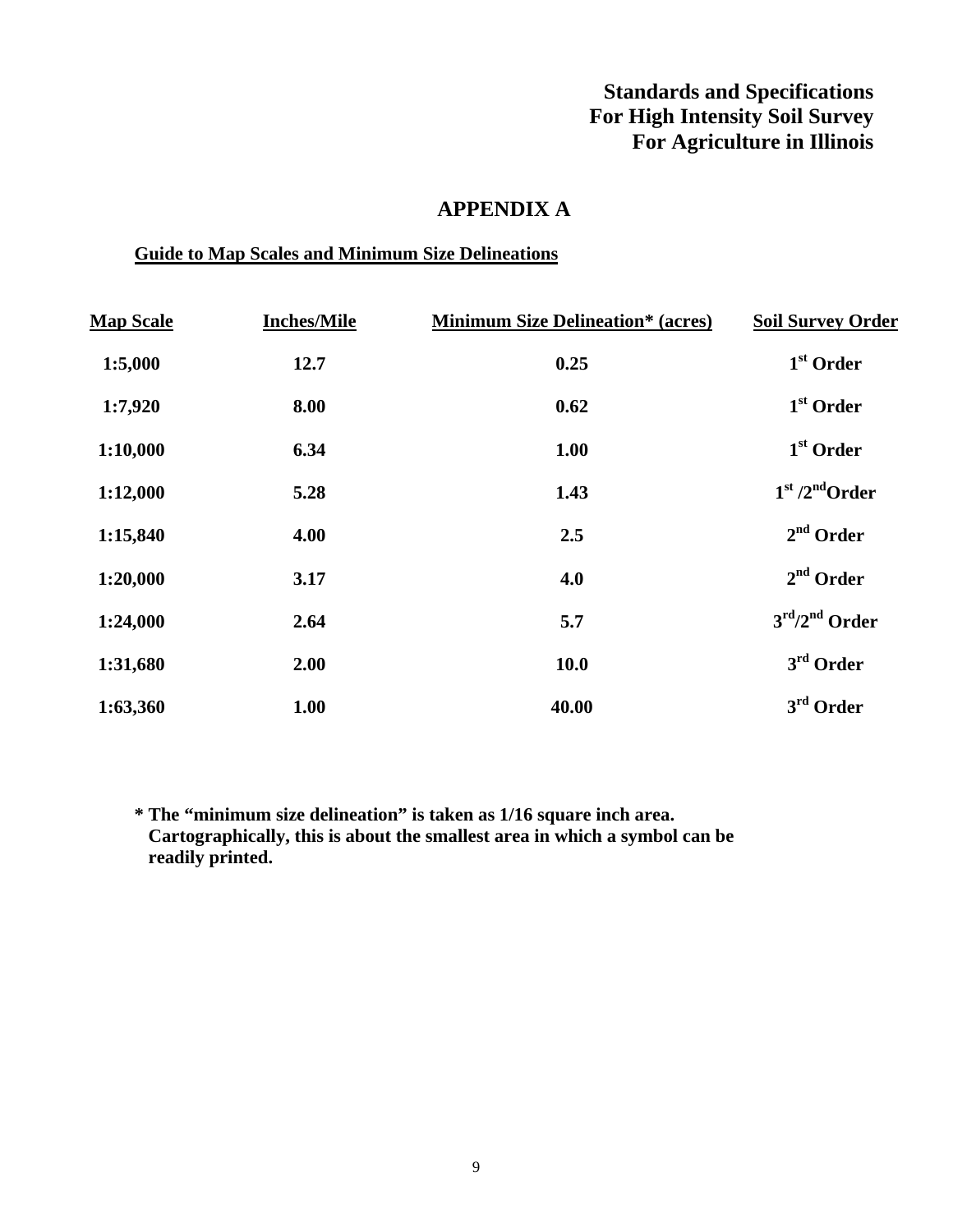**Standards and Specifications For High Intensity Soil Survey For Agriculture in Illinois** 

# **APPENDIX B**

**Conventional and Special Symbols Legend**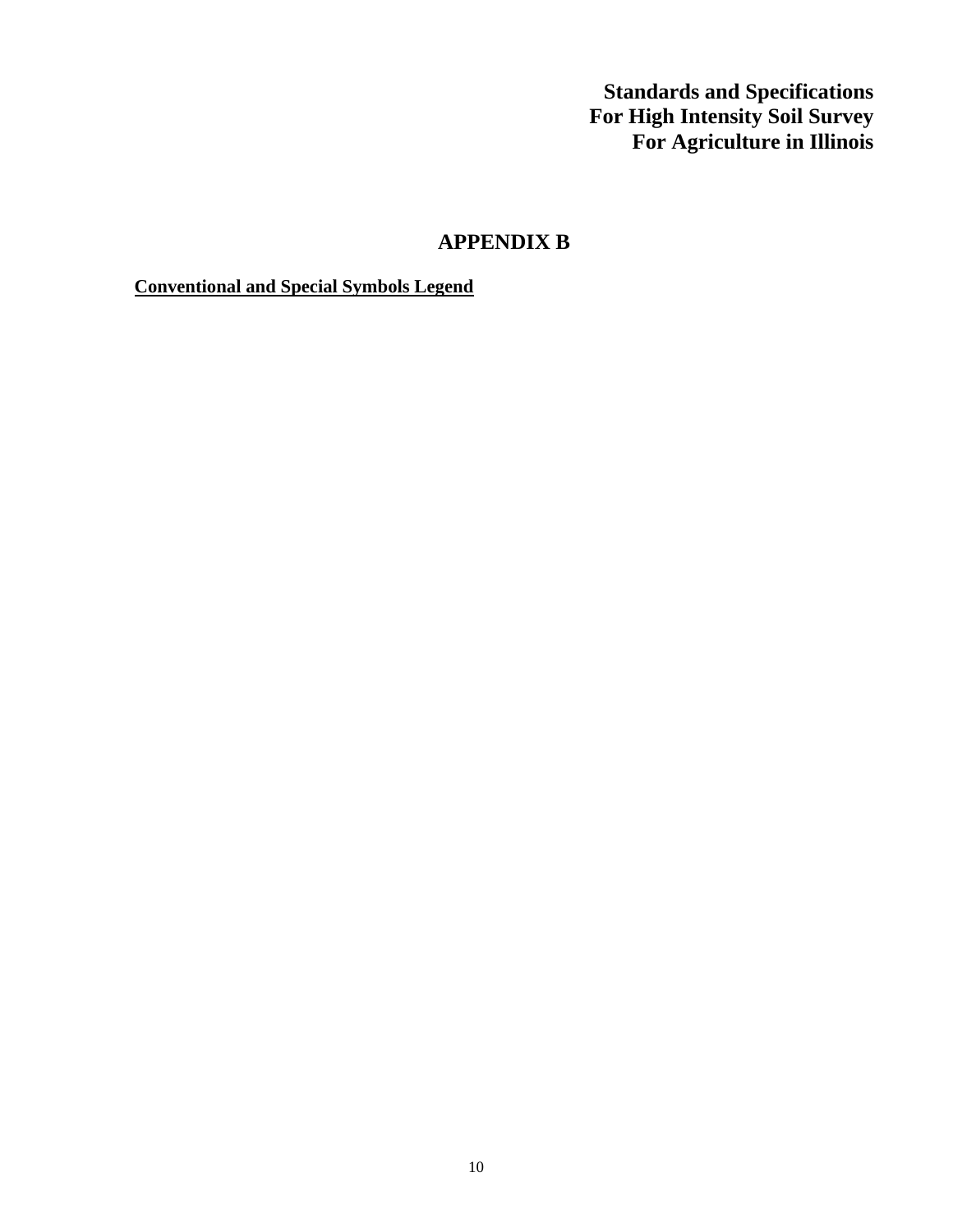# **Standards and Specifications** For High Intensity Soil Survey For Agriculture in Illinois

# **APPENDIX C**

## **EXAMPLE POINT DATA WORKSHEET**

| Client_                                                                                                                                                                                                                             | Structure of A                                                                                                                                                                                                                |
|-------------------------------------------------------------------------------------------------------------------------------------------------------------------------------------------------------------------------------------|-------------------------------------------------------------------------------------------------------------------------------------------------------------------------------------------------------------------------------|
| Property Owner                                                                                                                                                                                                                      | Color of A                                                                                                                                                                                                                    |
| Project Project                                                                                                                                                                                                                     |                                                                                                                                                                                                                               |
| Date                                                                                                                                                                                                                                |                                                                                                                                                                                                                               |
| <b>County</b> County County County County County County County County County County County County County County County County County County County County County County County County County County County County County County Cou |                                                                                                                                                                                                                               |
|                                                                                                                                                                                                                                     | $\mathbf{p}$ H of E                                                                                                                                                                                                           |
|                                                                                                                                                                                                                                     |                                                                                                                                                                                                                               |
|                                                                                                                                                                                                                                     |                                                                                                                                                                                                                               |
|                                                                                                                                                                                                                                     |                                                                                                                                                                                                                               |
| Map Unit Name                                                                                                                                                                                                                       |                                                                                                                                                                                                                               |
|                                                                                                                                                                                                                                     |                                                                                                                                                                                                                               |
| <b>Landform Position</b>                                                                                                                                                                                                            | Depth to 2 chroma that the state of the state of the state of the state of the state of the state of the state of the state of the state of the state of the state of the state of the state of the state of the state of the |
|                                                                                                                                                                                                                                     | Mottles/matrix                                                                                                                                                                                                                |
|                                                                                                                                                                                                                                     | Observed Water Table <b>Exercise 2008</b>                                                                                                                                                                                     |
| <b>Aspect</b>                                                                                                                                                                                                                       | <b>Drainage Class</b>                                                                                                                                                                                                         |
| Thickness of A                                                                                                                                                                                                                      | <b>Depth to Carbonates</b>                                                                                                                                                                                                    |
|                                                                                                                                                                                                                                     |                                                                                                                                                                                                                               |
|                                                                                                                                                                                                                                     |                                                                                                                                                                                                                               |
| <b>NOTES</b>                                                                                                                                                                                                                        |                                                                                                                                                                                                                               |
|                                                                                                                                                                                                                                     | Estimated AWC                                                                                                                                                                                                                 |
|                                                                                                                                                                                                                                     |                                                                                                                                                                                                                               |
|                                                                                                                                                                                                                                     | <b>Series</b>                                                                                                                                                                                                                 |
|                                                                                                                                                                                                                                     | <b>Classification</b>                                                                                                                                                                                                         |
|                                                                                                                                                                                                                                     | Date:<br>$\mathbf{By:}$<br><b>Soil Scientist</b>                                                                                                                                                                              |